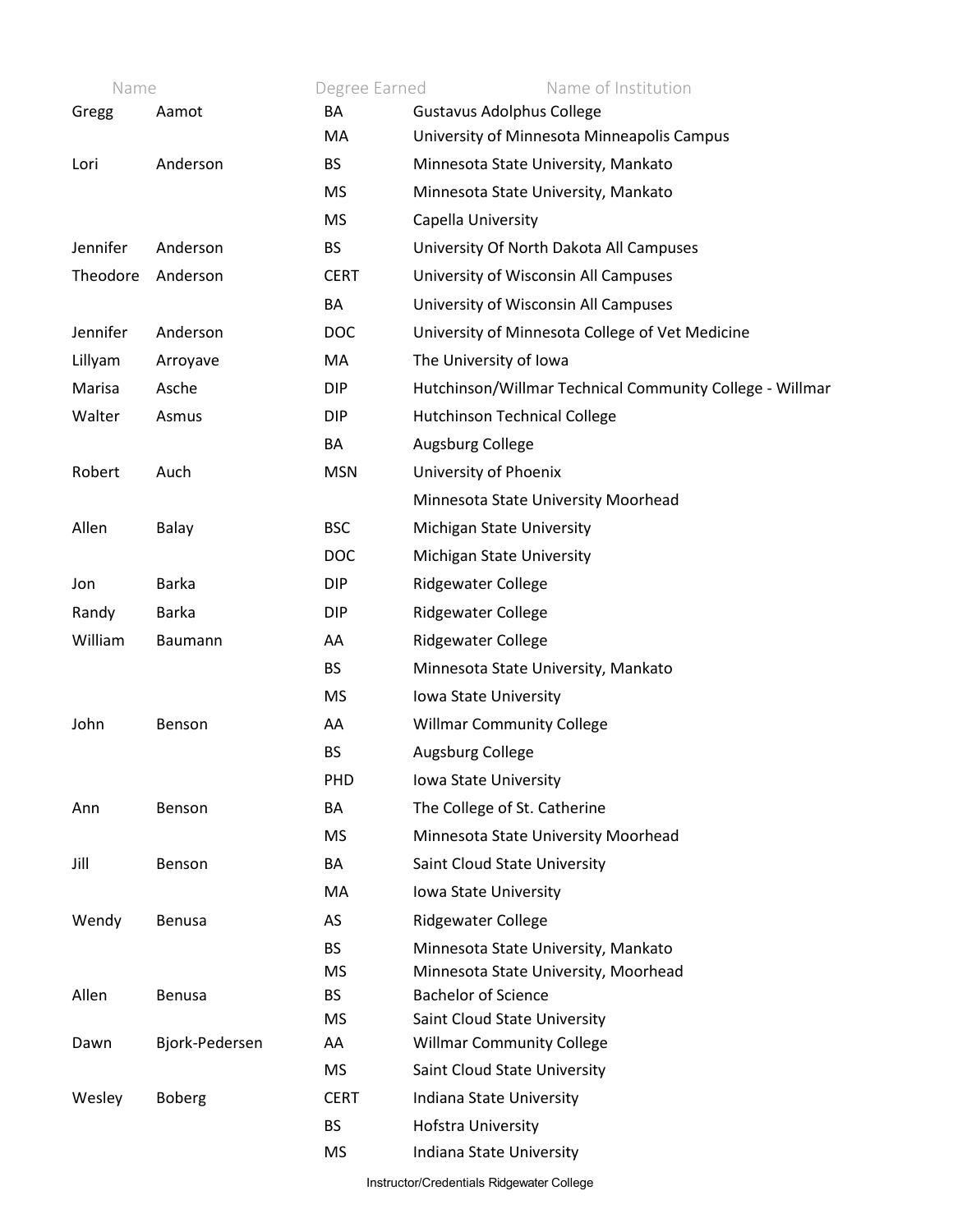| Name      |                 | Degree Earned | Name of Institution                         |
|-----------|-----------------|---------------|---------------------------------------------|
| Lisa      | <b>Bolle</b>    | BA            | <b>Gustavus Adolphus College</b>            |
|           |                 | MA            | <b>College of Saint Scholastic</b>          |
| Julie     | <b>Bredeson</b> | AA            | <b>Willmar Community College</b>            |
|           |                 | BA            | Saint Cloud State University                |
|           |                 | МA            | Saint Cloud State University                |
| Julie     | <b>Buntjer</b>  | AS            | <b>Willmar Community College</b>            |
|           |                 | <b>BS</b>     | <b>Graceland College</b>                    |
| Theron    | <b>Busse</b>    | <b>DIP</b>    | Saint Cloud Technical and Community College |
| David     | Clark           | AAS           | Rochester Community and Technical College   |
|           |                 | <b>BS</b>     | University of Phoenix-Phoenix Campus        |
|           |                 | <b>MS</b>     | University of Wisconsin-Platteville         |
| Jeanne    | Cleary          | AS            | <b>Willmar Community College</b>            |
|           |                 | MA            | <b>Bethel University</b>                    |
|           |                 | <b>BSN</b>    | <b>Bethel University</b>                    |
| Sharon    | Cola            | BA            | Augustana College                           |
|           |                 | <b>MS</b>     | Minnesota State University Moorhead         |
| Richard   | Creveling       | BA            | Indiana University of Pennsylvania          |
|           |                 | МA            | Minnesota State University, Mankato         |
|           |                 | <b>MS</b>     | University of Vermont and State Agriculture |
|           |                 | <b>EDD</b>    | <b>Argosy University</b>                    |
| Randy     | Curtiss         | BA            | Concordia College at Moorhead               |
|           |                 | МA            | University Of North Dakota All Campuses     |
| Cheryl    | Danielson       | <b>CERT</b>   | <b>College of Saint Benedict</b>            |
|           |                 | <b>DIP</b>    | Saint Cloud School of Nursing               |
|           |                 | <b>BSN</b>    | University of Nebraska Medical Center       |
|           |                 | <b>MSN</b>    | <b>Regis University</b>                     |
| Carol     | <b>DeVries</b>  | <b>DIP</b>    | Fairview Hospital School of Nursing         |
|           |                 | <b>BS</b>     | Bemidji State University                    |
| Jeremy    | Dove            | <b>DIP</b>    | Ridgewater College                          |
| Elisabeth | <b>Dusek</b>    | AA            | <b>Willmar Community College</b>            |
|           |                 | <b>BS</b>     | Saint Cloud State University                |
|           |                 | <b>MSC</b>    | Saint Cloud State University                |
| Jason     | Eastling        | <b>DIP</b>    | Ridgewater College                          |
| Cheryl    | Edgar           | <b>BS</b>     | <b>Nursing</b>                              |
| Terrence  | Edwards         | <b>BS</b>     | University of Wisconsin-River Falls         |
|           |                 | MM            | University of Illinois                      |
|           |                 | <b>MS</b>     | University of Illinois                      |
| Linda     | Eggersgluess    | DIP           | Anoka-Ramsey Community College              |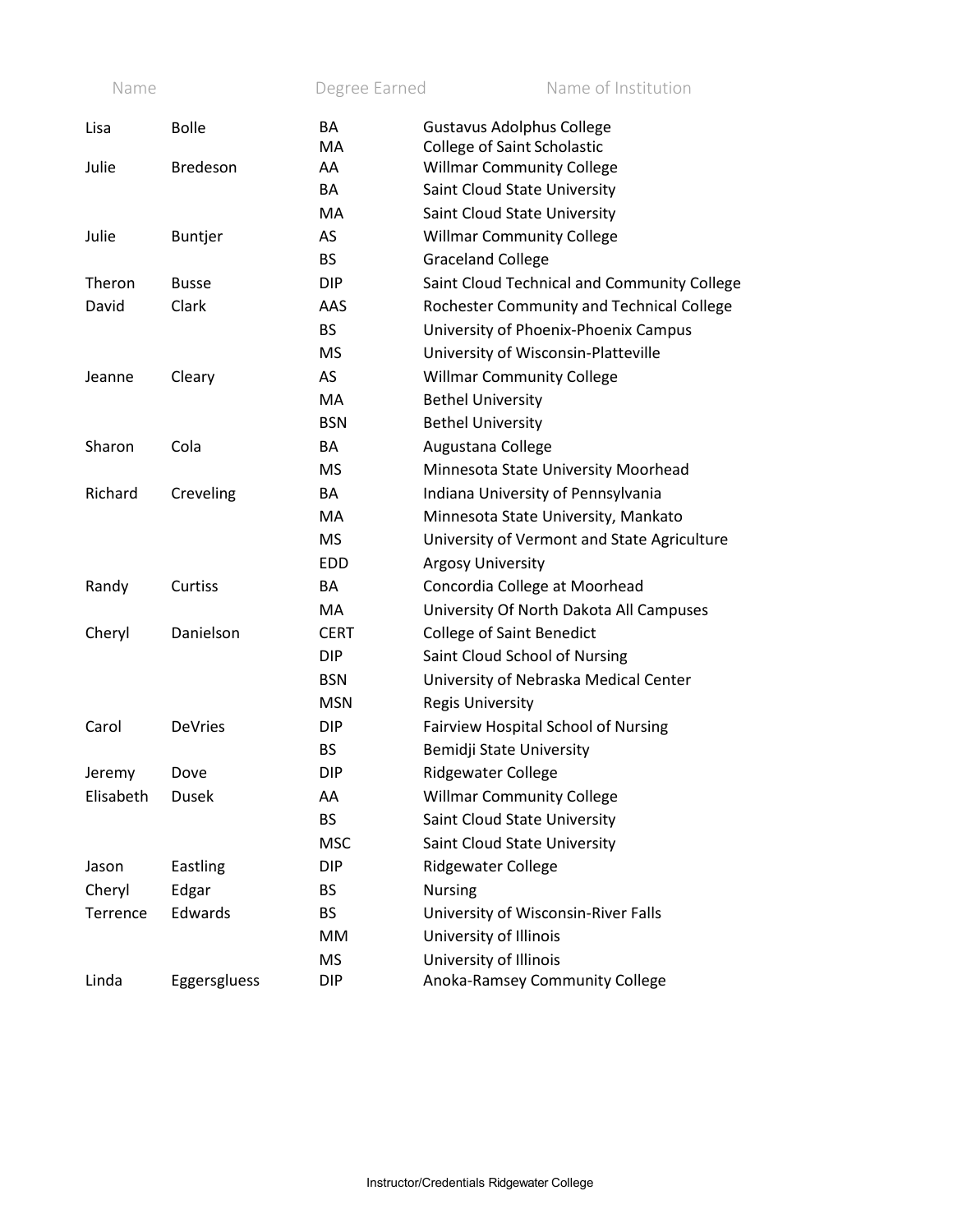| Name         |           | Degree Earned | Name of Institution                               |
|--------------|-----------|---------------|---------------------------------------------------|
| <b>Brian</b> | Ehlenbach | BA            | Southwest State University                        |
| Deron        | Erickson  | BS.           | North Dakota State University                     |
| Gregory      | Ervin     | <b>CERT</b>   | <b>Metropolitan Community College</b>             |
|              |           | <b>BSC</b>    | <b>Bellevue University</b>                        |
|              |           | MS            | <b>Bellevue University</b>                        |
| John         | Evans     | BS.           | <b>McGill University</b>                          |
|              |           | МA            | University of Wisconsin-Madison                   |
|              |           | <b>PHD</b>    | University of Wisconsin-Madison                   |
| Ruth         | Fairchild | BA            | Augsburg College                                  |
|              |           | MA.           | University of Vermont and State Agriculture       |
|              |           | MAT           | <b>St Thomas College</b>                          |
| Ronald       | Ferguson  | BS.           | <b>ND State University</b>                        |
|              |           | МA            | Graduate School                                   |
|              |           | PHD           | Graduate School                                   |
| Curtis       | Fettig    | AS            | <b>Willmar Community College</b>                  |
|              |           | BS.           | University of Minnesota, Twin Cities              |
| Judy         | Field     | <b>BS</b>     | Saint Cloud State University                      |
|              |           | MA.           | The College of Saint Scholastica                  |
| Paul         | Filzen    | AS            | <b>Willmar Community College</b>                  |
|              |           | <b>BS</b>     | South Dakota State University                     |
| Lois         | Flaig     | <b>DIP</b>    | Willmar Area Vo-Tech                              |
|              |           | AA            | <b>Willmar Community College</b>                  |
| Leland       | Floren    | <b>DIP</b>    | Canby Area Vocational-Technical Institute         |
| Angela       | French    | MS            | <b>Walden University</b>                          |
| Jonathan     | Friton    | DIP           | Hutchinson/Willmar Technical Community - Willmar  |
| Carolyn      | Gaarder   | BA            | College of Saint Scholastica                      |
|              |           | <b>MLA</b>    | Minnesota State University Moorhead               |
| Lorri        | Gales     | DIP           | Hutchinson/ Willmar Technical Community - Willmar |
| Edmund       | Gander    | ВS            | University of Wisconsin-River Falls               |
|              |           | ΜS            | <b>Pittsburg State University</b>                 |
| Keith        | Green     | <b>BS</b>     | Southwest Minnesota State University              |
|              |           | MA.           | University Of North Dakota                        |
| Charles      | Gremmels  | <b>BS</b>     | <b>Minot State College</b>                        |
|              |           | MS            | North Dakota State University                     |
| Mary         | Gruis     | AAS           | <b>Ridgewater College</b>                         |
|              |           | AA            | <b>Willmar Community College</b>                  |
|              |           | BA            | Augsburg College                                  |
|              |           | MA.           | Saint Cloud State University                      |
| Wade         | Gustafson | <b>DIP</b>    | <b>Ridgewater College</b>                         |
|              |           | AAS           | <b>Ridgewater College</b>                         |
|              |           | <b>BS</b>     | South Dakota State University                     |
| Andrea       | Haglin    | BA            | Metropolitan State University                     |
|              |           | MA.           | Saint Mary's University of Minnesota              |
| Jeremy       | Hall      | <b>DIP</b>    | Ridgewater College                                |
| Kevin        | Halvorson | <b>BS</b>     | Minnesota State University Moorhead               |
|              |           | <b>MS</b>     | Minnesota State University Moorhead               |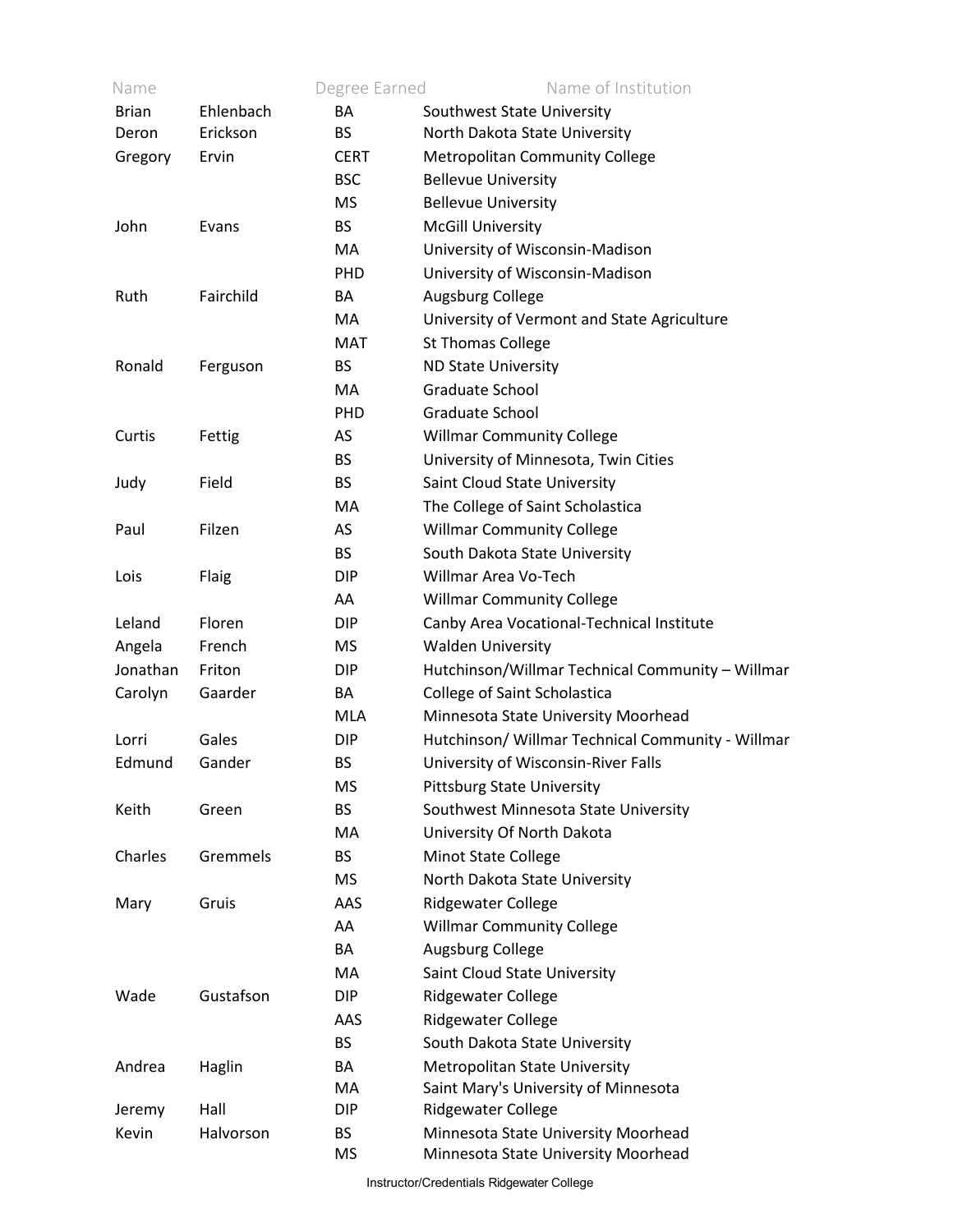| Name        |           | Degree Earned | Name of Institution                           |
|-------------|-----------|---------------|-----------------------------------------------|
| Larry       | Handlin   | <b>BA</b>     | <b>Cornell College</b>                        |
|             |           | МA            | <b>Washington University</b>                  |
| Jenna       | Hanson    | BA            | Concordia College at Moorhead                 |
| Angela      | Hatlestad | AA.           | <b>Ridgewater College</b>                     |
|             |           | <b>BSC</b>    | University of Minnesota                       |
|             |           | <b>EDS</b>    | University of Northern Colorado               |
| Matthew     | Hegdahl   | BA            | Southwest Minnesota State University          |
|             |           | <b>MFA</b>    | University of Idaho                           |
|             |           | МA            | University Of North Dakota                    |
| Douglas     | Heim      | <b>BS</b>     | Winona State University                       |
|             |           | MS            | Saint Cloud State University                  |
| Erik        | Hoff      | <b>DIP</b>    | <b>Ridgewater College</b>                     |
| Jodi        | Holleman  | BA            | Minnesota State University Moorhead           |
| Erik        | Homme     | <b>BS</b>     | University of Minnesota Twin Cities           |
| <b>Beth</b> | Husman    | AAS           | <b>Ridgewater College</b>                     |
|             |           | <b>BS</b>     | South Dakota State University                 |
| Mark        | Hyberger  | <b>CERT</b>   | <b>Wisconsin School of Electronics</b>        |
|             |           | <b>BS</b>     | Saint Cloud State University                  |
|             |           | <b>MBA</b>    | University of Minnesota                       |
| Tammy       | Jablonski | DIP.          | <b>Ridgewater College</b>                     |
| Stacy       | Janicki   | <b>BS</b>     | Wisconsin - Oshkosh                           |
|             |           | МA            | University of Kansas, Kansas City             |
| Julia       | Janssen   | AA            | <b>Willmar Community College</b>              |
|             |           | AA            | <b>Ridgewater College</b>                     |
|             |           | AAS           | <b>Willmar Community College</b>              |
|             |           | <b>BS</b>     | Southwest State University                    |
|             |           | <b>BS</b>     | Southwest State University                    |
|             |           | <b>MS</b>     | University of Mary                            |
|             |           | MM            | University of Mary                            |
|             |           | <b>MMA</b>    | University of Mary, Bismarck, ND              |
| Carissa     | Johnson   | <b>BFA</b>    | University of Minnesota - Duluth              |
|             |           | <b>BSN</b>    | University of Arizona                         |
|             |           | MA            | Minnesota State University, Mankato           |
|             |           | MN            | University of Minnesota - All Campuses        |
| Faith       | Johnson   | <b>DIP</b>    | Lutheran Deaconess Hospital School of Nursing |
|             |           | BA            | Bethel College St. Paul MN                    |
|             |           | <b>MA</b>     | <b>Bethel University</b>                      |
| Trevor      | Johnson   | AS            | <b>Willmar Community College</b>              |
|             |           | <b>BS</b>     | University of Minnesota-Duluth                |
|             |           | <b>MAST</b>   | Minnesota State University, Mankato           |
|             |           | <b>MS</b>     | Minnesota State University, Mankato           |
| James       | Jordahl   | BA            | <b>Berklee College of Music</b>               |
| Angeline    | Kallhoff  | BA            | North Dakota State University                 |
| Margaret    | Karsten   | ВA            | Saint Cloud State University                  |
|             |           | МA            | Arizona State University Main Campus          |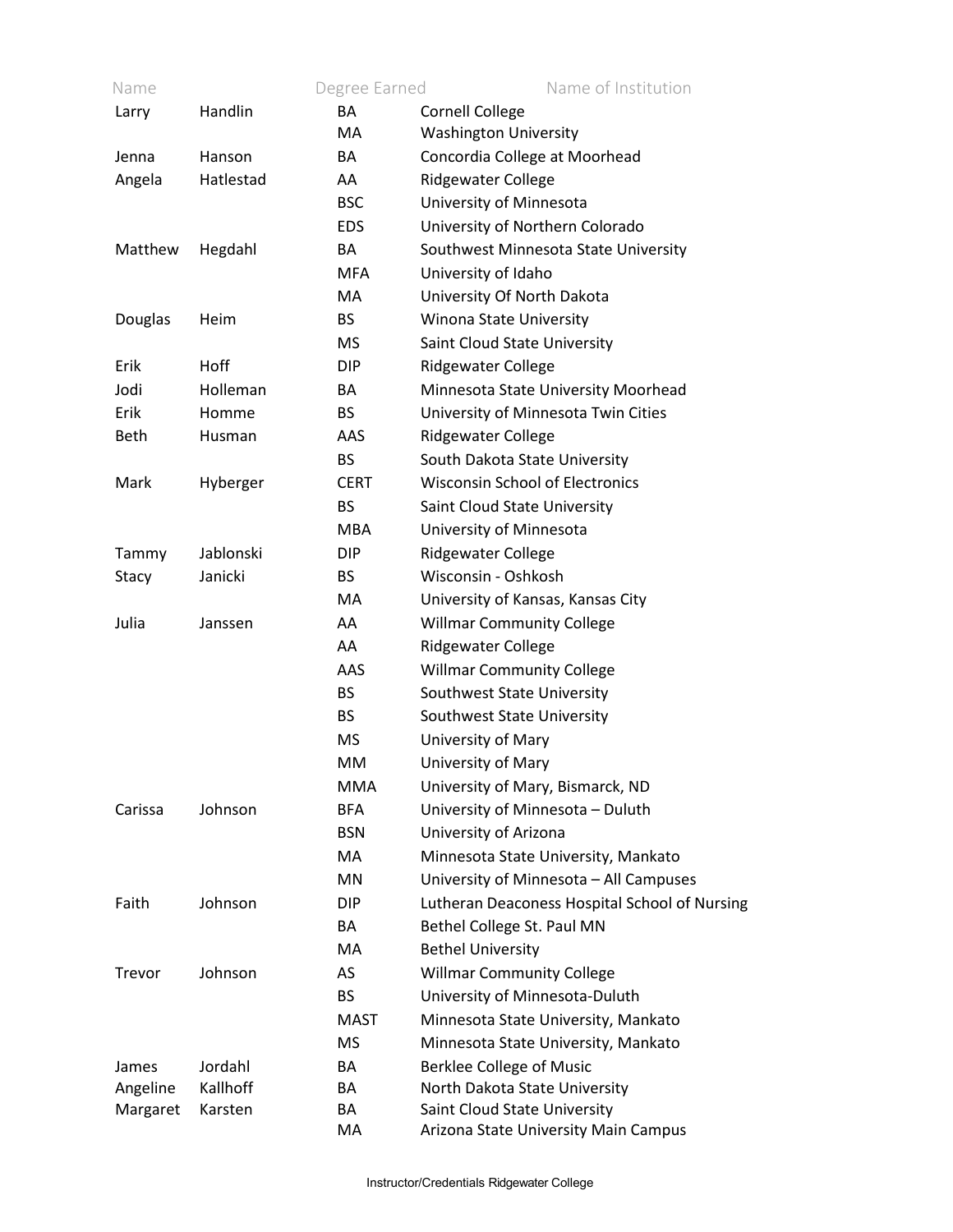| Ridgewater College-A Community and Technical<br>Knudsen<br>AA<br><b>Beverly</b><br><b>BA</b><br>Saint Cloud State University<br><b>MA</b><br>Saint Cloud State University<br>Robert<br>Kukacka<br><b>Ridgewater College</b><br><b>DIP</b><br>Laffen<br>Timothy<br><b>Willmar Community College</b><br>AA<br>University of Minnesota All Campuses<br><b>BS</b><br>College of St. Catharine<br><b>BS</b><br>Carla<br>Lagerstedt<br>St. Mary's University<br>MA.<br><b>Detroit Lakes AVTI</b><br><b>DIP</b><br>Kevin<br>Larison<br><b>Christ for the Nations</b><br>Robert<br>DIP.<br>Lea<br>AAS<br>Community College of the Air Force<br>University of Illinois At Urbana<br>Lease Gubrud<br>MM<br>Darcy<br>Lease Gubrud<br>Clarke College<br>BA<br>Darcy<br><b>Ridgewater College</b><br>Leske<br>Joyce<br>AAS<br>Douglas<br><b>Carleton College</b><br>Lind<br>BA<br>Melissa<br>Loehlein<br><b>St Cloud Beauty College</b><br>LIC<br>Minnesota West Community and Technical College<br>Thomas<br>Lorang<br>AAS<br><b>BS</b><br>South Dakota State University<br>Lundell-Stuhr<br><b>BS</b><br>South Dakota State University<br>Katy<br><b>MD</b><br>Northwestern Health Sciences University<br>Nathaniel<br><b>Ridgewater College</b><br>Lungren<br>AA |
|--------------------------------------------------------------------------------------------------------------------------------------------------------------------------------------------------------------------------------------------------------------------------------------------------------------------------------------------------------------------------------------------------------------------------------------------------------------------------------------------------------------------------------------------------------------------------------------------------------------------------------------------------------------------------------------------------------------------------------------------------------------------------------------------------------------------------------------------------------------------------------------------------------------------------------------------------------------------------------------------------------------------------------------------------------------------------------------------------------------------------------------------------------------------------------------------------------------------------------------------------------|
|                                                                                                                                                                                                                                                                                                                                                                                                                                                                                                                                                                                                                                                                                                                                                                                                                                                                                                                                                                                                                                                                                                                                                                                                                                                        |
|                                                                                                                                                                                                                                                                                                                                                                                                                                                                                                                                                                                                                                                                                                                                                                                                                                                                                                                                                                                                                                                                                                                                                                                                                                                        |
|                                                                                                                                                                                                                                                                                                                                                                                                                                                                                                                                                                                                                                                                                                                                                                                                                                                                                                                                                                                                                                                                                                                                                                                                                                                        |
|                                                                                                                                                                                                                                                                                                                                                                                                                                                                                                                                                                                                                                                                                                                                                                                                                                                                                                                                                                                                                                                                                                                                                                                                                                                        |
|                                                                                                                                                                                                                                                                                                                                                                                                                                                                                                                                                                                                                                                                                                                                                                                                                                                                                                                                                                                                                                                                                                                                                                                                                                                        |
|                                                                                                                                                                                                                                                                                                                                                                                                                                                                                                                                                                                                                                                                                                                                                                                                                                                                                                                                                                                                                                                                                                                                                                                                                                                        |
|                                                                                                                                                                                                                                                                                                                                                                                                                                                                                                                                                                                                                                                                                                                                                                                                                                                                                                                                                                                                                                                                                                                                                                                                                                                        |
|                                                                                                                                                                                                                                                                                                                                                                                                                                                                                                                                                                                                                                                                                                                                                                                                                                                                                                                                                                                                                                                                                                                                                                                                                                                        |
|                                                                                                                                                                                                                                                                                                                                                                                                                                                                                                                                                                                                                                                                                                                                                                                                                                                                                                                                                                                                                                                                                                                                                                                                                                                        |
|                                                                                                                                                                                                                                                                                                                                                                                                                                                                                                                                                                                                                                                                                                                                                                                                                                                                                                                                                                                                                                                                                                                                                                                                                                                        |
|                                                                                                                                                                                                                                                                                                                                                                                                                                                                                                                                                                                                                                                                                                                                                                                                                                                                                                                                                                                                                                                                                                                                                                                                                                                        |
|                                                                                                                                                                                                                                                                                                                                                                                                                                                                                                                                                                                                                                                                                                                                                                                                                                                                                                                                                                                                                                                                                                                                                                                                                                                        |
|                                                                                                                                                                                                                                                                                                                                                                                                                                                                                                                                                                                                                                                                                                                                                                                                                                                                                                                                                                                                                                                                                                                                                                                                                                                        |
|                                                                                                                                                                                                                                                                                                                                                                                                                                                                                                                                                                                                                                                                                                                                                                                                                                                                                                                                                                                                                                                                                                                                                                                                                                                        |
|                                                                                                                                                                                                                                                                                                                                                                                                                                                                                                                                                                                                                                                                                                                                                                                                                                                                                                                                                                                                                                                                                                                                                                                                                                                        |
|                                                                                                                                                                                                                                                                                                                                                                                                                                                                                                                                                                                                                                                                                                                                                                                                                                                                                                                                                                                                                                                                                                                                                                                                                                                        |
|                                                                                                                                                                                                                                                                                                                                                                                                                                                                                                                                                                                                                                                                                                                                                                                                                                                                                                                                                                                                                                                                                                                                                                                                                                                        |
|                                                                                                                                                                                                                                                                                                                                                                                                                                                                                                                                                                                                                                                                                                                                                                                                                                                                                                                                                                                                                                                                                                                                                                                                                                                        |
|                                                                                                                                                                                                                                                                                                                                                                                                                                                                                                                                                                                                                                                                                                                                                                                                                                                                                                                                                                                                                                                                                                                                                                                                                                                        |
|                                                                                                                                                                                                                                                                                                                                                                                                                                                                                                                                                                                                                                                                                                                                                                                                                                                                                                                                                                                                                                                                                                                                                                                                                                                        |
|                                                                                                                                                                                                                                                                                                                                                                                                                                                                                                                                                                                                                                                                                                                                                                                                                                                                                                                                                                                                                                                                                                                                                                                                                                                        |
| <b>BS</b><br>North Dakota State University                                                                                                                                                                                                                                                                                                                                                                                                                                                                                                                                                                                                                                                                                                                                                                                                                                                                                                                                                                                                                                                                                                                                                                                                             |
| <b>MS</b><br>North Dakota State University                                                                                                                                                                                                                                                                                                                                                                                                                                                                                                                                                                                                                                                                                                                                                                                                                                                                                                                                                                                                                                                                                                                                                                                                             |
| Maher<br><b>BS</b><br>South Dakota State University<br>Amy                                                                                                                                                                                                                                                                                                                                                                                                                                                                                                                                                                                                                                                                                                                                                                                                                                                                                                                                                                                                                                                                                                                                                                                             |
| <b>Wayne County Community College</b><br>Karen<br>Marcus<br>AAS                                                                                                                                                                                                                                                                                                                                                                                                                                                                                                                                                                                                                                                                                                                                                                                                                                                                                                                                                                                                                                                                                                                                                                                        |
| <b>BS</b><br>Michigan State University All Campuses                                                                                                                                                                                                                                                                                                                                                                                                                                                                                                                                                                                                                                                                                                                                                                                                                                                                                                                                                                                                                                                                                                                                                                                                    |
| Alissa<br>Martinka<br>Augustana College<br>BA                                                                                                                                                                                                                                                                                                                                                                                                                                                                                                                                                                                                                                                                                                                                                                                                                                                                                                                                                                                                                                                                                                                                                                                                          |
| University of St Thomas<br>MA.                                                                                                                                                                                                                                                                                                                                                                                                                                                                                                                                                                                                                                                                                                                                                                                                                                                                                                                                                                                                                                                                                                                                                                                                                         |
| Hutchinson-Willmar Technical College<br>Martinson<br>DIP<br>James                                                                                                                                                                                                                                                                                                                                                                                                                                                                                                                                                                                                                                                                                                                                                                                                                                                                                                                                                                                                                                                                                                                                                                                      |
| Michael<br><b>BS</b><br>University of Minnesota, St Paul Campus<br>Mastey                                                                                                                                                                                                                                                                                                                                                                                                                                                                                                                                                                                                                                                                                                                                                                                                                                                                                                                                                                                                                                                                                                                                                                              |
| Ridgewater College-A Community and Technical<br>Lorri<br>Matthys<br><b>CERT</b>                                                                                                                                                                                                                                                                                                                                                                                                                                                                                                                                                                                                                                                                                                                                                                                                                                                                                                                                                                                                                                                                                                                                                                        |
| AAS<br><b>Ridgewater College</b>                                                                                                                                                                                                                                                                                                                                                                                                                                                                                                                                                                                                                                                                                                                                                                                                                                                                                                                                                                                                                                                                                                                                                                                                                       |
| AAS<br>Ridgewater College-A Community and Technical                                                                                                                                                                                                                                                                                                                                                                                                                                                                                                                                                                                                                                                                                                                                                                                                                                                                                                                                                                                                                                                                                                                                                                                                    |
| Wade<br>McDonald<br>BA<br>Minnesota State University Moorhead                                                                                                                                                                                                                                                                                                                                                                                                                                                                                                                                                                                                                                                                                                                                                                                                                                                                                                                                                                                                                                                                                                                                                                                          |
| Minnesota State University Moorhead<br><b>BFA</b>                                                                                                                                                                                                                                                                                                                                                                                                                                                                                                                                                                                                                                                                                                                                                                                                                                                                                                                                                                                                                                                                                                                                                                                                      |
| University of Minnesota - Twin Cities<br>Pamela<br>McDowell<br><b>BSN</b>                                                                                                                                                                                                                                                                                                                                                                                                                                                                                                                                                                                                                                                                                                                                                                                                                                                                                                                                                                                                                                                                                                                                                                              |
| University of Phoenix-Phoenix Campus<br><b>MS</b>                                                                                                                                                                                                                                                                                                                                                                                                                                                                                                                                                                                                                                                                                                                                                                                                                                                                                                                                                                                                                                                                                                                                                                                                      |
| <b>Fergus Falls Community College</b><br>AA<br>Shawn<br>Meyer                                                                                                                                                                                                                                                                                                                                                                                                                                                                                                                                                                                                                                                                                                                                                                                                                                                                                                                                                                                                                                                                                                                                                                                          |
| <b>BS</b><br>University of Minnesota                                                                                                                                                                                                                                                                                                                                                                                                                                                                                                                                                                                                                                                                                                                                                                                                                                                                                                                                                                                                                                                                                                                                                                                                                   |
| Miller<br>Hutchinson/Willmar Technical Community - Willmar<br>Cherie<br>DIP                                                                                                                                                                                                                                                                                                                                                                                                                                                                                                                                                                                                                                                                                                                                                                                                                                                                                                                                                                                                                                                                                                                                                                            |
| Ridgewater College<br>DIP                                                                                                                                                                                                                                                                                                                                                                                                                                                                                                                                                                                                                                                                                                                                                                                                                                                                                                                                                                                                                                                                                                                                                                                                                              |
| University of Istanbul<br>Misirli<br><b>BS</b><br>Tolga                                                                                                                                                                                                                                                                                                                                                                                                                                                                                                                                                                                                                                                                                                                                                                                                                                                                                                                                                                                                                                                                                                                                                                                                |
| <b>MSED</b><br>Indiana University Purdue University at Indianapolis<br>University of Istanbul<br>PHD                                                                                                                                                                                                                                                                                                                                                                                                                                                                                                                                                                                                                                                                                                                                                                                                                                                                                                                                                                                                                                                                                                                                                   |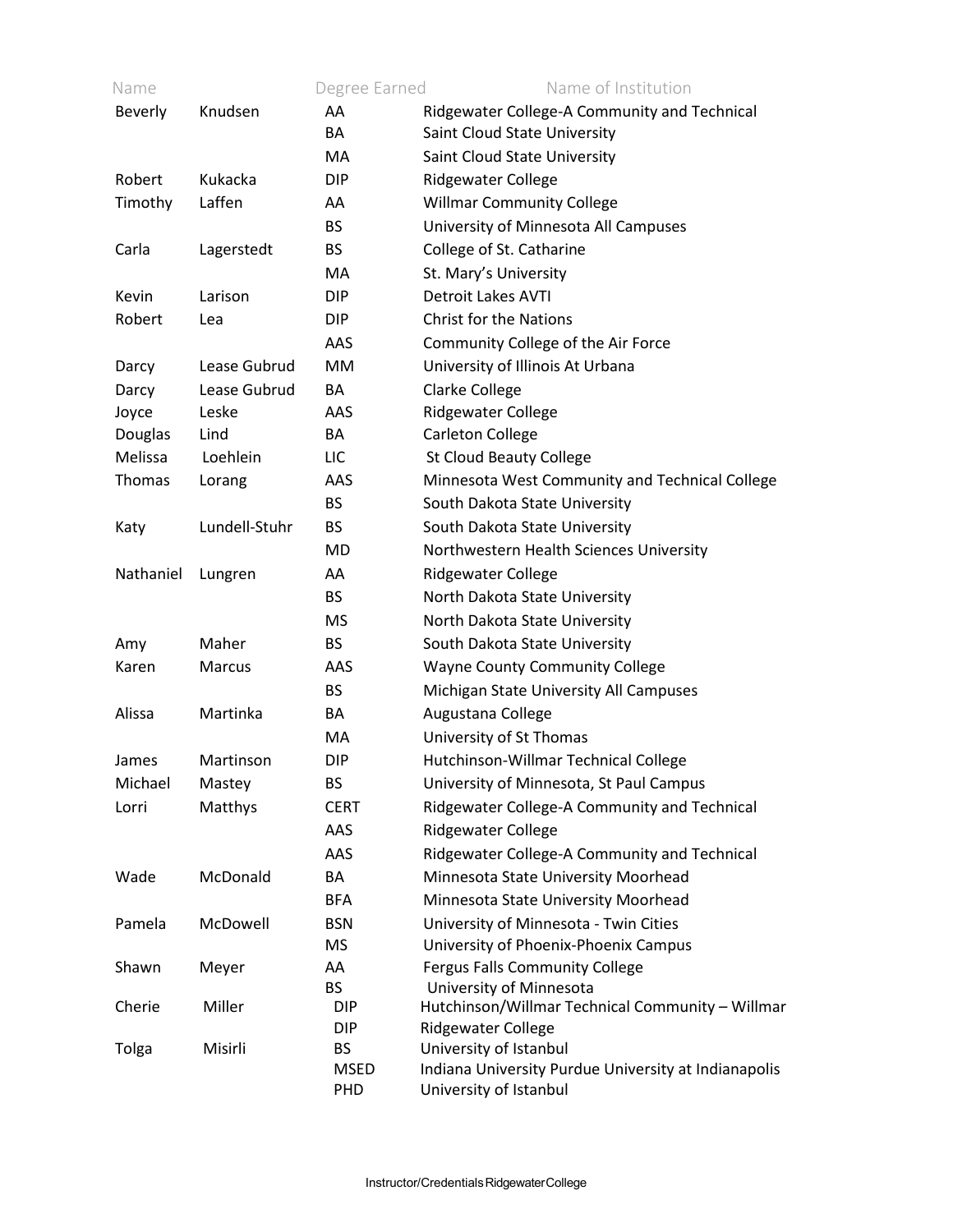| Name     |             | Degree Earned | Name of Institution                                 |
|----------|-------------|---------------|-----------------------------------------------------|
| David    | Moen        | <b>DIP</b>    | Willmar Vo-Tech                                     |
|          |             | BA            | Concordia College at Moorhead                       |
| Sandra   | Muegge      | BA            | Oklahoma Baptist University                         |
|          |             | MA            | University of South Florida                         |
| Shawn    | Mueske      | BA            | Southwest State University                          |
|          |             | MA            | Minnesota State University Mankato                  |
| Stacey   | <b>Nass</b> | <b>CERT</b>   | Willmar Area Vo-Tech                                |
| C        | Nelson      | BA            | University of Minnesota Twin Cities                 |
|          |             | MA            | University of Minnesota Twin Cities                 |
| Darcy    | Nelson      | <b>PHD</b>    | Capella University                                  |
|          |             | <b>DIP</b>    | Hutchinson/Willmar Regional Tech College-Hutchinson |
|          |             | AS            | <b>Excelsior College</b>                            |
|          |             | AA            | Rochester Community & Technical College             |
|          |             | <b>MSN</b>    | <b>Walden University</b>                            |
| Marjorie | Nilssen     | AA            | <b>Willmar Community College</b>                    |
|          |             | BA            | <b>College of Saint Benedict</b>                    |
|          |             | MA            | Saint Cloud State University                        |
|          |             | 5YR           | Saint Cloud State University                        |
| Andrew   | Nordin      | AA            | <b>Willmar Community College</b>                    |
|          |             | AA            | <b>Willmar Community College</b>                    |
|          |             | <b>BFA</b>    | Saint Cloud State University                        |
|          |             | <b>MFA</b>    | San Jose State University                           |
| Colleen  | Norgren     | <b>CERT</b>   | Minnesota School of Business                        |
|          |             | AS            | North Hennepin Community College                    |
|          |             | <b>BS</b>     | Saint Cloud State University                        |
| Deann    | Ober        | <b>BS</b>     | South Dakota State University                       |
|          |             | <b>MS</b>     | <b>Regis University</b>                             |
| Carrie   | Ogdahl      | AA            | <b>Willmar Community College</b>                    |
|          |             | <b>BS</b>     | Southwest Minnesota State University                |
|          |             | MS            | Saint Cloud State University                        |
| Keith    | Olson       | <b>DIP</b>    | Saint Cloud Technical College                       |
| Roxanne  | Olson       | AAS           | Hutchinson/Willmar Technical Community - Willmar    |
| Joseph   | Ostrowski   | <b>BS</b>     | University of Minnesota Twin Cities                 |
|          |             | PHD           | University of Colorado at Boulder                   |
| Paul     | Oswood      | BA            | St. Olaf College, Northfield                        |
|          |             | <b>MS</b>     | <b>Purdue University West Lafayette</b>             |
| Wade     | Padrnos     | <b>DIP</b>    | <b>Hutchinson Technical College</b>                 |
|          |             | <b>BS</b>     | Saint Cloud State University                        |
| Lori     | Park-Smith  | <b>BS</b>     | University of South Dakota                          |
|          |             | MA            | University of South Dakota                          |
| Amy      | Pawelk      | AAS           | Ridgewater College                                  |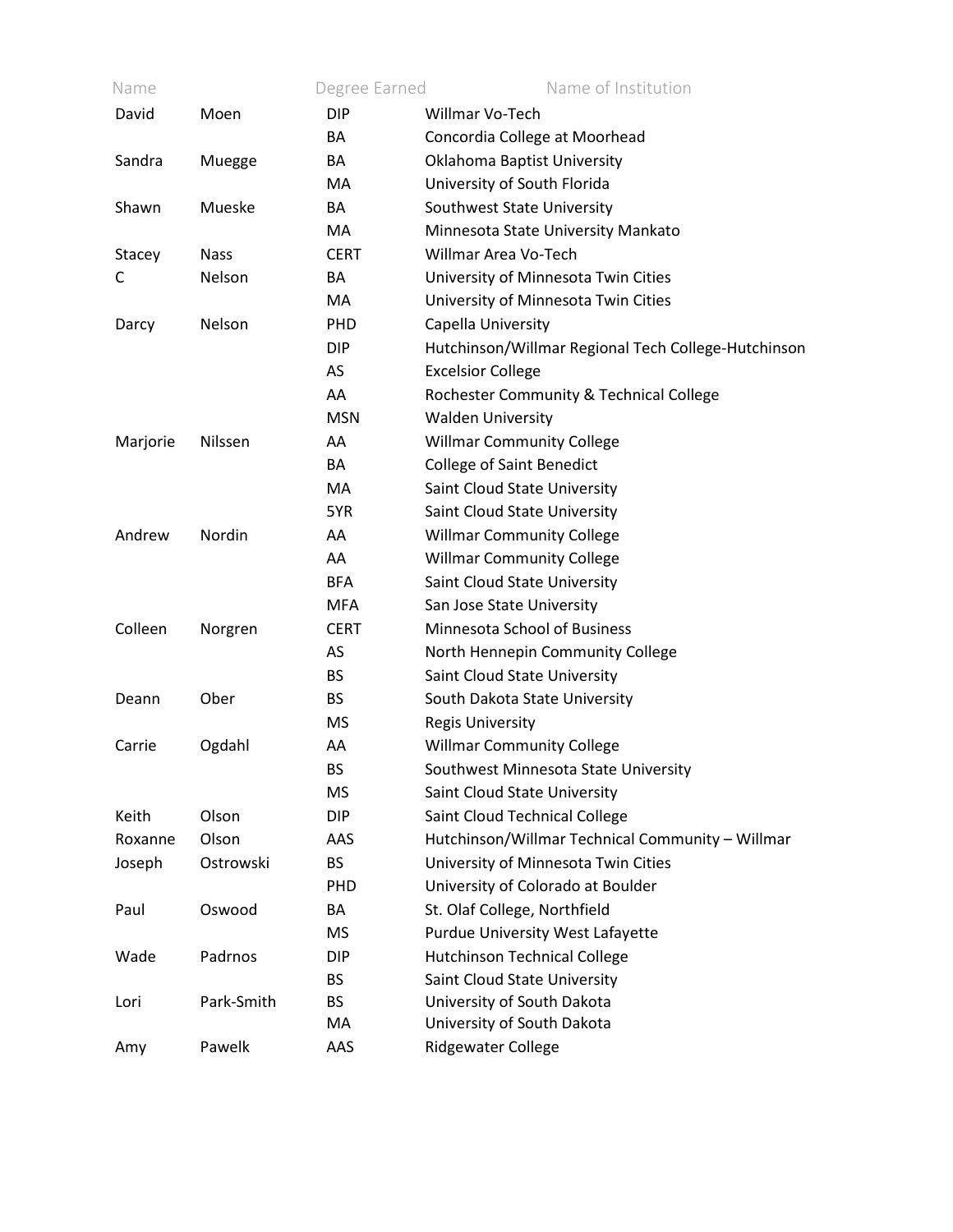| Name           |            | Degree Earned | Name of Institution                         |
|----------------|------------|---------------|---------------------------------------------|
| <b>Beverly</b> | Pearson    | <b>BA</b>     | Concordia College                           |
| Russell        | Peterson   | <b>BS</b>     | University of Minnesota Twin Cities         |
| Douglas        | Pierce     | BA            | Eastern Washington University               |
|                |            | MA            | Eastern New Mexico University-Main Campus   |
|                |            | <b>MDIV</b>   | North Park College and Theological Seminary |
| Kelly          | Piipke     | <b>DIP</b>    | <b>Regency Beauty Academy</b>               |
| Thomas         | Pohlen     | <b>BS</b>     | The University of Iowa                      |
|                |            | <b>MS</b>     | University of Illinois at Urbana-Champaign  |
| Jeff           | Polman     | <b>CERT</b>   | Granite Falls A.V.T.I.                      |
| Katherine      | Prellwitz  | BA            | Saint Mary's College                        |
|                |            | <b>MA</b>     | University of Chicago                       |
| Jacob          | Pulsifer   | AA            | <b>Willmar Community College</b>            |
|                |            | <b>BT</b>     | Minnesota State University Mankato          |
|                |            | <b>MS</b>     | Southwest Minnesota State University        |
| Zachary        | Rada       | <b>BS</b>     | South Dakota State University               |
| Thomas         | Radtke     | <b>CPA</b>    | State of MN Board of Accountancy            |
|                |            | BA            | University of Minnesota-Duluth              |
| Malinda        | Rannow     | AAS           | Ridgewater College                          |
| Julie          | Reginek    | <b>BS</b>     | Saint Cloud State University                |
|                |            | <b>MS</b>     | Saint Cloud State University                |
| Jill           | Rezac      | <b>BS</b>     | Minnesota State University Mankato          |
|                |            | <b>MBA</b>    | Southwest Minnesota State University        |
| Christina      | Richardson | <b>BS</b>     | South College                               |
|                |            | MS            | South College                               |
| Abby           | Rodelius   | <b>DIP</b>    | <b>Ridgewater College</b>                   |
|                |            | AAS           | Ridgewater College                          |
| Manfred        | Ronneberg  | <b>BS</b>     | Saint Cloud State University                |
|                |            | <b>MED</b>    | University of Minnesota-Morris              |
| Greg           | Ryder      | <b>DIP</b>    | Ridgewater College                          |
| Jessica        | Sabrowsky  | BS            | <b>College of Saint Benedict</b>            |
|                |            | <b>MSN</b>    | University of Wisconsin-Eau Claire          |
| Cindy          | Salfer     | <b>BS</b>     | Saint Cloud State University                |
| Cody           | Sarsland   | <b>DIP</b>    | <b>Ridgewater College</b>                   |
| James          | Schaeffer  | BA            | <b>Weber State University</b>               |
|                |            | JD            | William Mitchell College                    |
| Kami           | Schoenfeld | <b>BS</b>     | South Dakota State University               |
| Charles        | Schofield  | BS.           | University of Wisconsin-Stevens Point       |
|                |            | MS            | University of Wisconsin-Stevens Point       |
| Derik          | Schwanz    | AAS           | Ridgewater College-MSM                      |
|                |            | <b>BS</b>     | Capella University                          |
|                |            | <b>BS</b>     | Minnesota State University, Mankato         |
| Umit           | Shrestha   | BA            | Northwestern Oklahoma State University      |
|                |            | MA.           | South Dakota State University               |
| Michael        | Sieve      | BA            | St Mary's University                        |
|                |            | MS            | Northern Arizona University                 |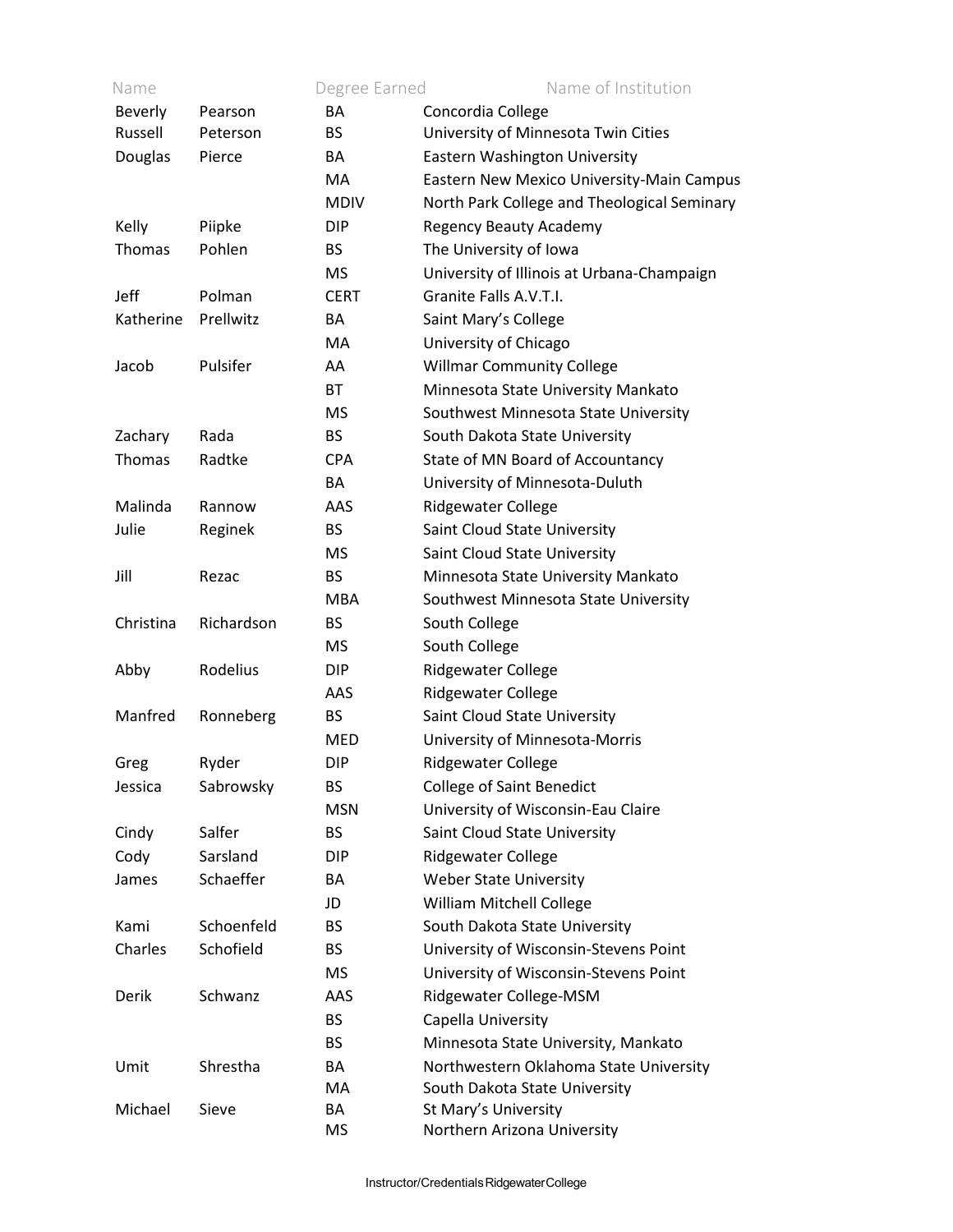| Name         |                | Degree Earned | Name of Institution                                  |
|--------------|----------------|---------------|------------------------------------------------------|
| Kari         | Slinden        | AA            | <b>Ridgewater College</b>                            |
|              |                | <b>BS</b>     | North Dakota State University                        |
| Kathy        | Steffen        | <b>BS</b>     | Southwest Minnesota State University                 |
|              |                | <b>MS</b>     | Saint Cloud State University                         |
|              |                | <b>EDD</b>    | University of Minnesota Twin Cities                  |
| Mary         | Stetzel        | BA            | Metropolitan State University                        |
|              |                | МA            | College of Saint Scholastica                         |
| Robert       | <b>Stommes</b> | <b>BS</b>     | University of Minnesota                              |
|              |                | MED           | University of Minnesota                              |
| Corinna      | Stroming       | <b>DIP</b>    | Hutchinson/Willmar Regional Tech College-Hutchinson  |
|              |                | AS            | Ridgewater College                                   |
|              |                | BA            | Concordia University, St Paul                        |
| Melvern      | Taylor         | <b>BS</b>     | Bemidji State University                             |
|              |                | <b>BS</b>     | Bemidji State University                             |
|              |                | <b>MS</b>     | Bemidji State University                             |
|              |                | <b>MS</b>     | Bemidji State University                             |
| Lisa         | Thielke        | <b>DIP</b>    | <b>Ridgewater College</b>                            |
|              |                | AS            | Ridgewater College                                   |
|              |                | BA            | Concordia College at Moorhead                        |
|              |                | <b>BSN</b>    | Minnesota State University Moorhead                  |
|              |                | <b>MSN</b>    | Minnesota State University Moorhead                  |
| Gregory      | Thorstad       | BA            | Hamline University                                   |
|              |                | MED           | University of Minnesota Twin Cities                  |
| Todd         | Thorstad       | BA            | Saint John's University Collegeville                 |
|              |                | <b>MS</b>     | Saint Cloud State University                         |
| Darren       | Tighe          | BA            | Minnesota State University, Mankato                  |
|              |                | MAT           | Minnesota State University, Mankato                  |
| Audrey       | VanBeck        | <b>BS</b>     | Saint Cloud State University                         |
| Robert       | Victorin-      | BA            | Concordia College at Moorhead                        |
|              | Vangerud       |               |                                                      |
|              |                | <b>MDIV</b>   | Vanderbilt University                                |
|              |                | <b>PHD</b>    | <b>Murdoch University</b>                            |
| Jerry        | Voelker        | DIP           | Hutchinson/Willmar Regional Tech College -Hutchinson |
| Lisa         | Wagoner        | BA            | Concordia College - Moorhead                         |
|              |                | МA            | St. Mary's University of Minnesota                   |
| James        | Wallace        | <b>DIP</b>    | <b>Ridgewater College</b>                            |
|              |                | <b>BS</b>     | Minnesota State University Moorhead                  |
| Joseph       | Wambeke        | <b>CEC</b>    | <b>Ridgewater College</b>                            |
|              |                | <b>BS</b>     | Valley City State University                         |
| Jessica      | Wendland       | BA            | <b>College of Saint Benedict</b>                     |
|              |                | <b>MBA</b>    | Saint Cloud State University                         |
| Heidi        | Wieman         | <b>BSN</b>    | Minnesota State University Moorhead                  |
| <b>Brian</b> | Wilson         | <b>BS</b>     | Minnesota State University, Mankato                  |
|              |                | <b>MBA</b>    | Saint Cloud State University                         |
|              |                | <b>DBA</b>    | Metropolitan State University                        |